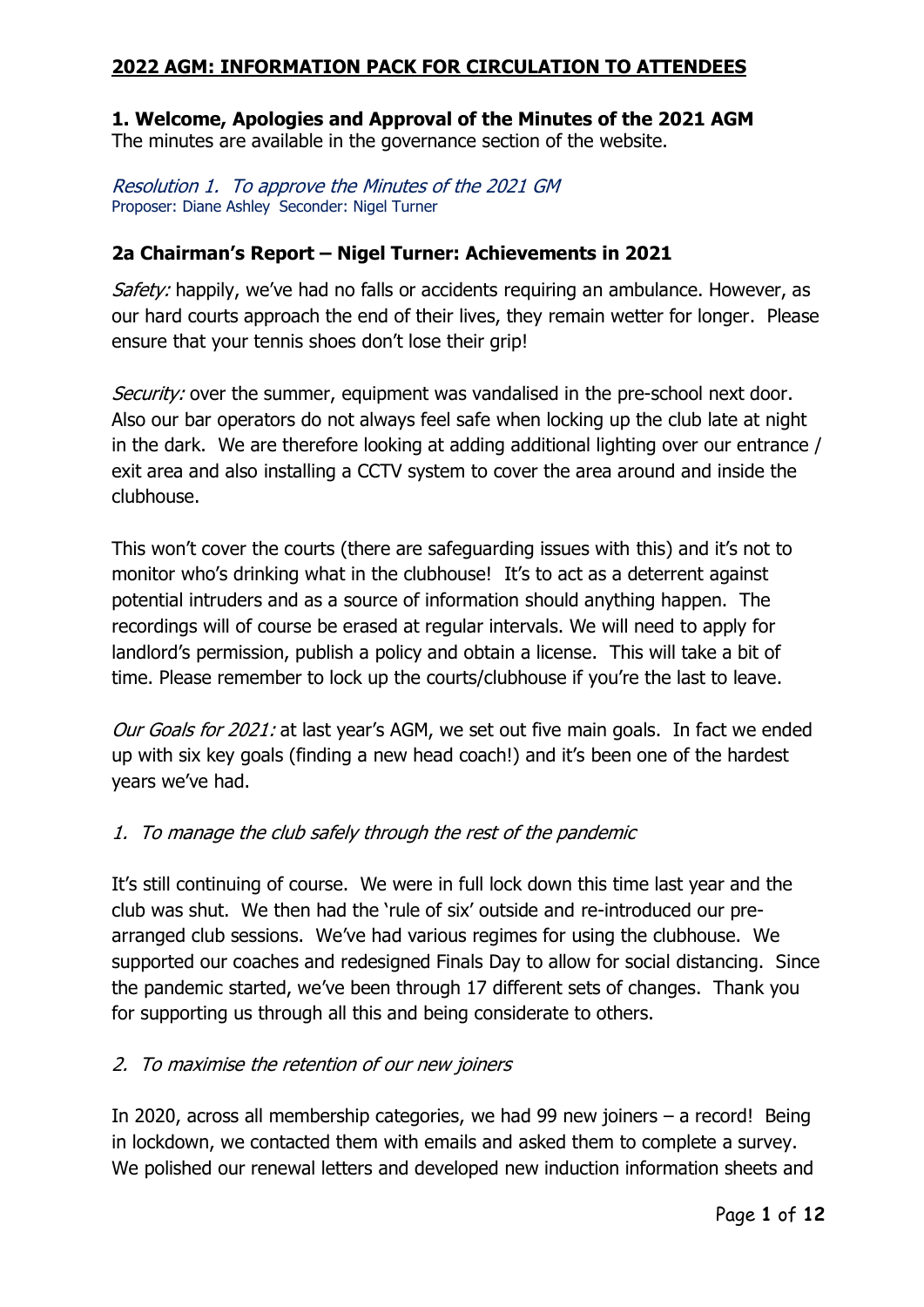a guide to booking courts. In the summer, when we were finally able to do it, we held our first ever new members' social event in the garden.

Our overall retention rate for new members was 73% in 2019. We raised this to 89% in 2021. The figures are in the membership section. Well done Trudy and others.

## 3. To relaunch and refresh our junior offer

Despite the record number of new members, our junior membership actually fell in 2020 so we needed to address this. We reviewed our junior offer and made improvements. We restarted 'junior Fridays' – although success was patchy. Our coaches have long been active at local junior schools but this year we also made contact with the three local secondary schools. We also reviewed and improved our mini and mini-parent offer.

Our junior and junior parent memberships have now returned to their 2019 levels and our mini and mini parent memberships increased significantly. There's still more that can be done – and Ed will cover this shortly. Well done Bex, Jo, Andy and others.

# 4. To review the operation of our club sessions and grading system with a particular focus on Sunday mornings

This has been the most difficult objective, with some success but also some upset and unfinished business. We had identified in 2020 that the Sunday morning session was patchy, hadn't had enough attention paid to it and was no longer attractive to our stronger players - which was the original intent. This was a missing link in our membership offer to attract strong players. The session had not been coach facilitated because our coaches need Sunday off. However Nigel Catlow offered to facilitate the session if it became pre-arranged and communications could be via WhatsApp.

The tricky decision was where to pitch the eligibility standard. If it were too high there wouldn't be a big enough pool of potential players; if it were too low, the level of play would be too wide and not attractive to the stronger players. The decision was taken to raise the level and focus on 'team player standard' which would cover all C2s and the top part of grade C1.

This higher cut meant that some individuals who played regularly on Sundays would no longer be eligible for the club session. A small number of those no longer eligible were pretty upset, felt we were being unfair, and some made strong representations multiple times. We held face-to-face discussions, had practice sessions with a borderline case, and involved our coaches in reviewing an eligibility appeal. To help those affected keep playing on Sunday mornings, we released unused courts and notified them in advance of this.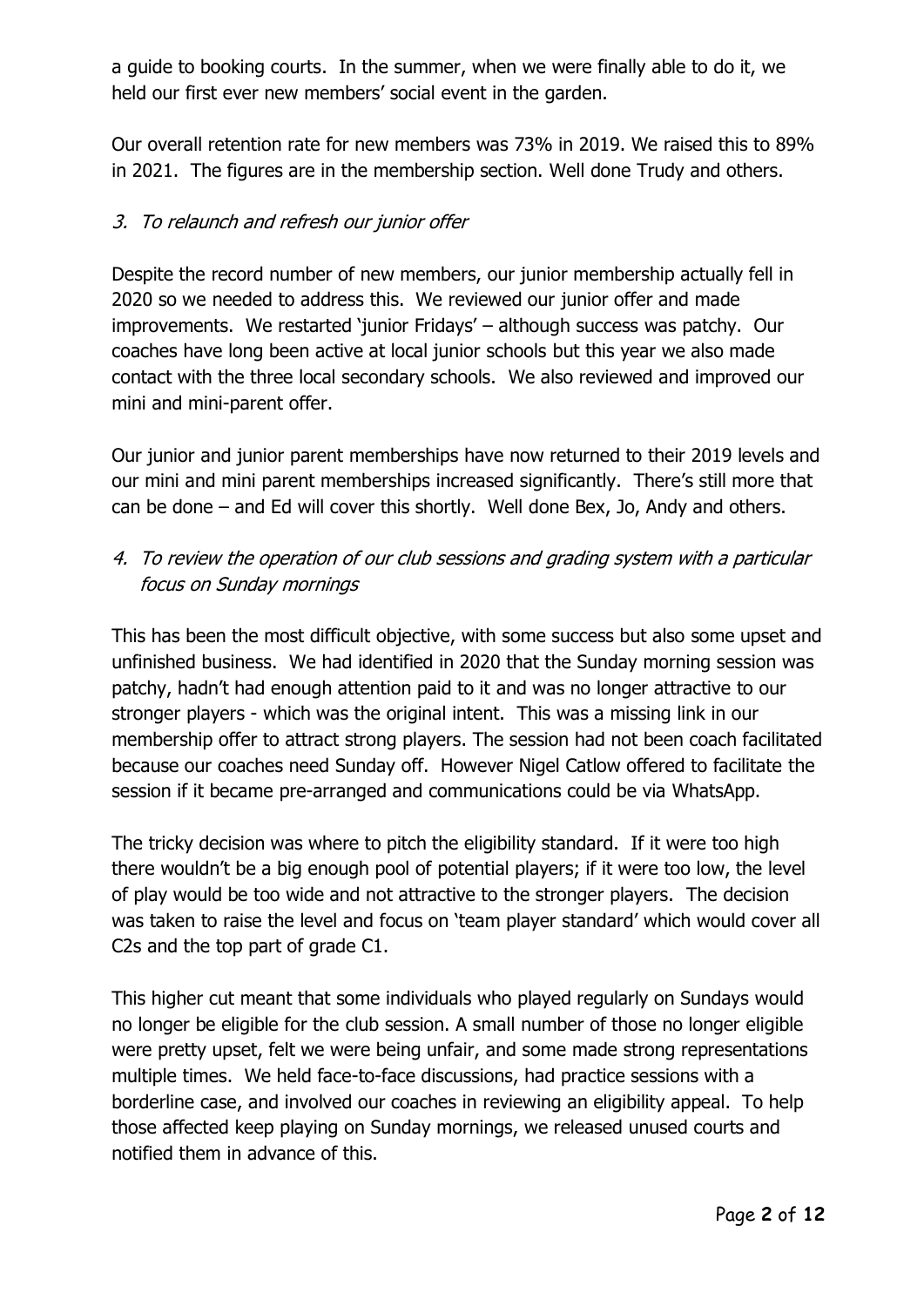We offered to review the new session after four months of operation. Outside the holiday season, four or five courts were being used. A survey of the participants gave the session very good reviews. Although a couple of respondents wished to raise the playing standard still further, all the others wanted it to stay at its new level. We therefore decided to keep it 'as is' but to reduce the maximum number of courts from six to five to ensure that at least one court was always available for individual booking with any further unused courts being released a few days before.

However, the Sunday session is still an issue for some of those whose who are not eligible and who have already been in touch prior to the AGM. At the meeting, we will respond to their comments and to any others we receive about the session.

From my own perspective, it seems that our Sunday mornings are now often buzzing. It's not just stronger adults, it also enables our strongest juniors to play up and develop their tennis. It's great to see - including the personal bookings by other members who wish to keep playing at this time of the morning. Many thanks to Nigel Catlow for the time and effort put into facilitating the new session.

With all this, and then with the need to find a new head coach, we didn't make too much progress on the other club sessions. Ed will cover what we hope to do in 2022. But I need to stress that, if we're going to improve our sessions and refresh our grading system, there will be further changes. Change by its nature may affect and upset some people. It's fine to raise issues, express disappointment or lodge an appeal. But there has to come a time when things have to move on. Committee members try to do what is right for the long-term interests of the club. Please respect this and also the fact that we're volunteers giving up our spare time for the club.

## 5. To complete the second year of the club leadership transition

Two years ago, we announced that Diane, Judi, Paul and I (Nigel T) would all be standing down from our various roles. We had accumulated several hats and we needed to split these off and make the main roles clearer so we could find replacements.

Thanks to the following for taking over Judi's and Diane's 'additional roles':

- Louise Cummins, Mike Collins and Sheila Budd for being our clubhouse team
- Trevor Cook for looking after clubhouse maintenance and inspections
- Almut Dirks for becoming our communications co-ordinator
- Katy Cook for becoming tournament co-ordinator
- Scott Dowsett for becoming men's team co-ordinator
- Helen Shepherd for becoming ladies team co-ordinator
- Alison Foster for becoming welfare officer next December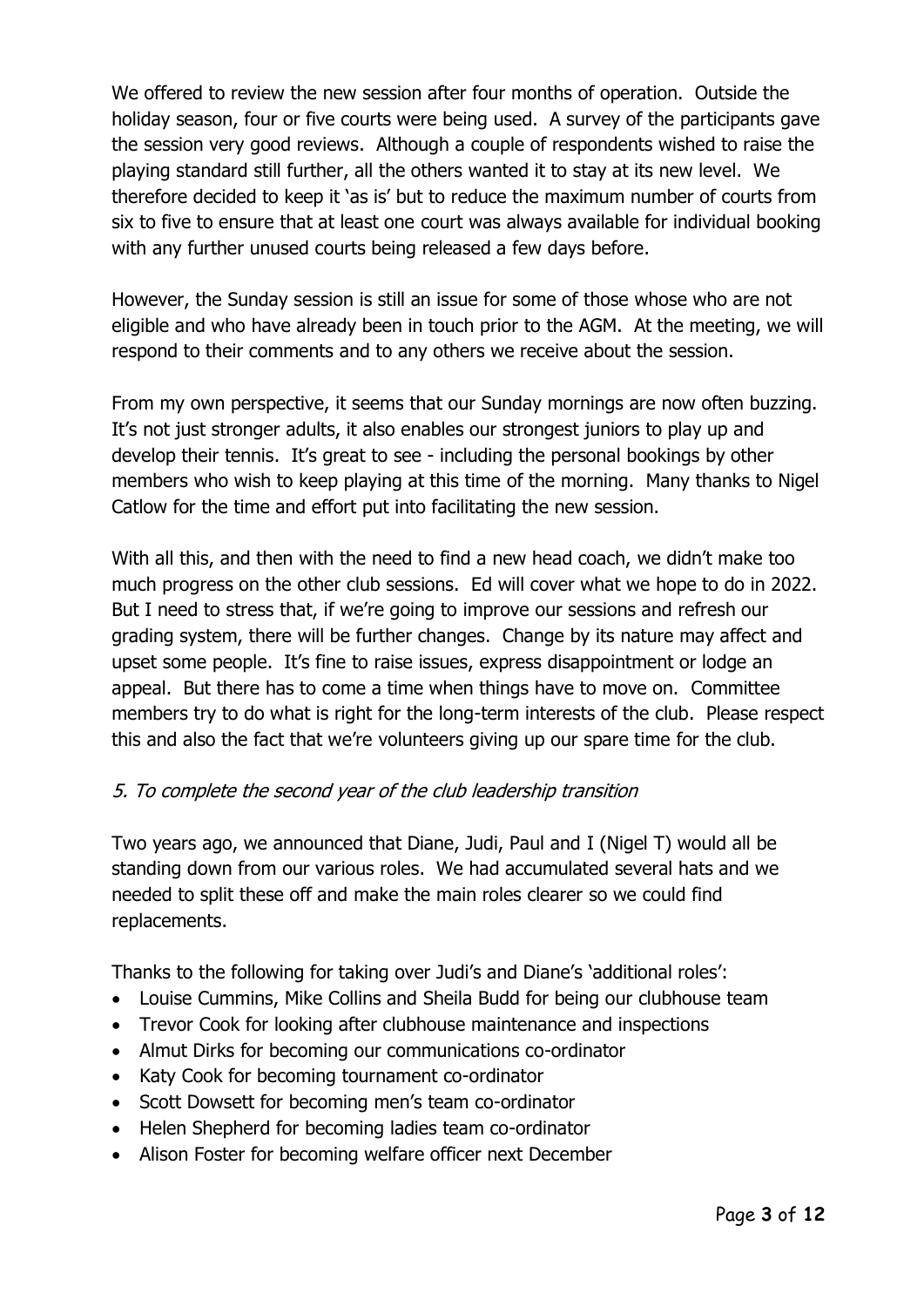Our thanks also go to:

- Julia Crowe for taking over as deputy welfare officer from Janet Catlow
- Martin Crayton for taking over ball management from Pam and Richard Lamb. Thank you Janet and the Lambs for your time and efforts in these roles.

We also have a very strong committee and board of directors going forward. You know the contribution that Mike, Bex and Nigel Catlow have been making over recent years. Jo has now handled a full year as club secretary and made a great contribution to her sub-groups. Trudy has completed her first year as membership secretary with great success and, being a nurse by profession, also makes a big contribution on matters of health and safety.

Martin, who is an accountant by profession, will be a great replacement for Paul as Treasurer and Ed will prove a great replacement for me as Chairman.

My confidence is evidenced by the way Ed, Bex and Martin went about our unexpected goal of finding a new head coach to replace Andy.It was a very well run and effective process. Luke Digweed of the LTA who was part of it, said it was the most professional club recruitment process he'd seen. It's not just choosing the right person. It's negotiating the contract, ensuring that we retain Simon and Zak and providing the support that will help Alex run his own show and become a key part of club leadership. Well done and thanks to the three of you.

# **2b Chairman's Report – Ed Stansfield: Goals for 2022**

A new Head Coach, a new Treasurer and a new Chairman will make 2022 a year of significant transition for the Club. So inevitably a fair proportion of the Committee's effort will be devoted to ensuring that we don't drop the ball on all the background work required to keep the club running smoothly, such as paying the bills, supplying balls as well as court and clubhouse maintenance. However, the Committee has set itself four additional objectives for 2022.

## 1. Ensure a smooth transition between Andy Te and the New Head Coach Alex Jackson

For members, the key change this year should be the arrival of Alex Jackson, our new Head Coach. Of course, Alex has some big shoes to fill, but we are confident that he has the energy, enthusiasm and expertise to do just that. A week-long handover with Andy will allow Alex to see our current coaching offer in action, helping to ensure a smooth transition from the outset. And over the rest of the year, while Alex gets established, the Committee will be on hand to offer support, as well as discussing Alex's ideas for moving our coaching offer forward. Please do whatever you can to make Alex feel welcome.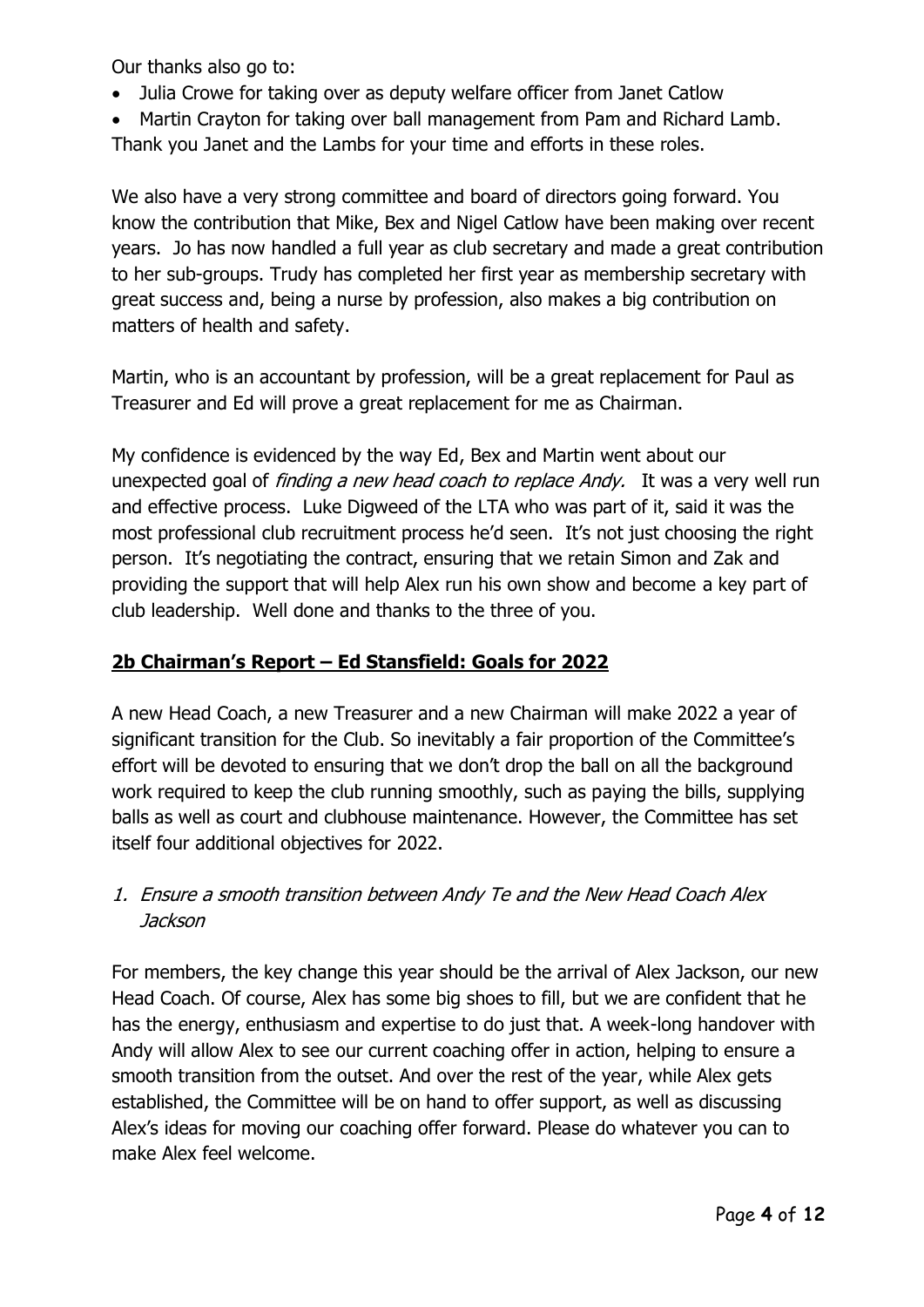## 2. Bring our junior offer more closely into line with LTA Youth

As we have already noted, 2021 has seen a recovery in our junior membership. But we would like to continue to develop this section of the club to build on the work that Andy and his team have already done.

Provisional discussions with Alex have pointed to the opportunity to bring our current offer more visibly into line with the new LTA Youth programme that was launched last year. This should give parents confidence in the quality of our coaching offer and help to provide a slightly clearer development pathway for juniors, giving them a clear sense of how they can continue to develop.

We will also look at cementing, and perhaps extending further, our links with local schools and whether there is sufficient interest to allow us to establish "junior night" or something similar as a regular part of our weekly calendar.

## 3. Finalise the review of grading and club sessions and effect changes

Club sessions are important. They are vital as a way of integrating new members, allowing our coaches to get to know us and us to know our coaches. They also allow members who might not otherwise meet, to play together occasionally. Last year's member survey confirmed that our club sessions are valued. But some concerns were raised about the transparency of the grading system and the fact that it has never been updated. There were also some concerns that the old distinction between the Tuesday and Thursday evening sessions had been lost.

Attendance levels at the sessions in recent months suggests that not all are working as well as they could. For some members, the club sessions work best when they provide sets that are as satisfying and as competitive as the games they might arrange for themselves. For others, the sessions are social as well as competitive, a way of playing with new people and raising their level as they play more tennis. We have five club sessions a week. We've addressed the Sunday session and may need to refresh some of the others. To that end, over the next few weeks, a subcommittee is looking to finalise a new grading system and consider any changes to the focus / eligibility for the other sessions. If we make good progress, our aim is to communicate the changes before the start of the start of the new membership year in April and implement them then or shortly afterwards.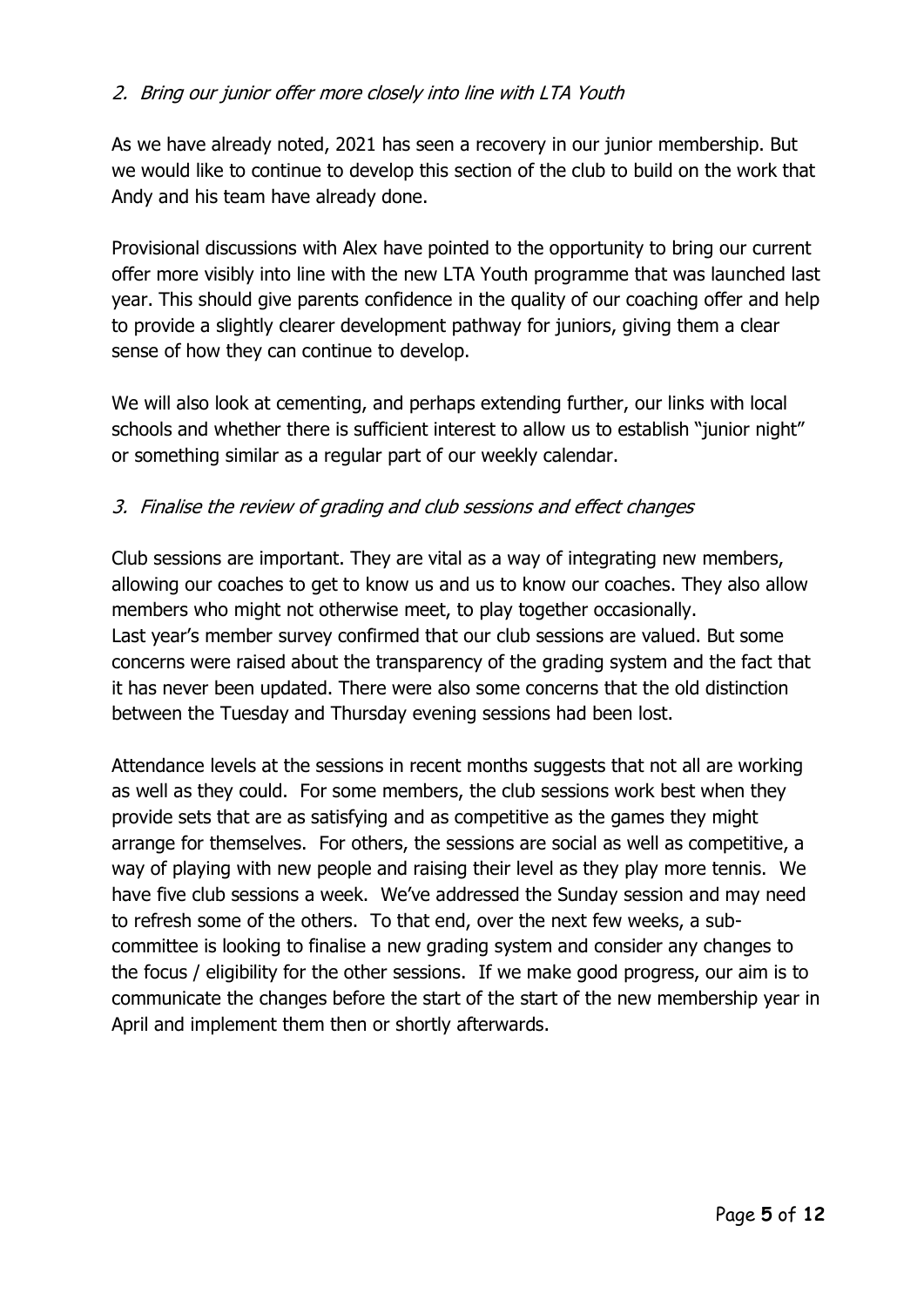# 4. Update the club's facilities plan in preparation for upgrading our lights & court surfaces

Our final objective for this year is to update the Club's existing facilities plan. In the fairly near future, we will need to upgrade our court surfaces and perhaps our floodlighting as well.

But before we commit to any work, we need to get a proper understanding of our options, including the choice of surfaces, the likely costs and whether the club's existing financial reserves are sufficient to cover them. We also need to work out whether we can tackle the lights and court surfaces together, or whether we need to treat these as sequential tasks and, if so, which should come first. A final consideration is how the work can be done with minimum disruption to our playing time.

Members will, of course, be asked to approve our plans for any major work and the resulting expenditure. But at this stage it is impossible to put a timescale on how quickly we might be ready to put forward proposals. Rest assured, however, that we are keen to ensure that the Club provides us all with the excellent playing facilities that we have come to expect, and that facilities planning will be a high priority for the Committee this year.

# **3. Treasurer's Report – Paul Carton**

Annual Accounts: the LTCL annual accounts for the period April 1<sup>st</sup> 2020 to March 31<sup>st</sup> 2021 show a net surplus (after depreciation) of nearly £25k. Subscription income was similar to the prior year but expenditure was lower reflecting reduced activity due to playing constraints. Most of the net surplus resulted from a government Covid support grant of £20k. This will make a useful contribution to funding the major costs of renewing our court surfaces and older floodlights. Financial assets at March 31<sup>st</sup> were approximately £97k including £20k of advance subscriptions for this financial year. The net surplus for 2021/2022 is forecast to be around £14k.

For a breakdown of the 2020/21 figures and more on the projected results for 2021/22, please see the appendices at the end of this document.

Resolution 2: To receive the LTCL Accounts for the period April 1st 2020 to March 31st 2021. Proposer: Paul Carton Seconder: Martin Crayton

Resolution 3: To appoint Irene Gawne as the Independent Examiner of the club accounts. Proposer: Paul Carton Seconder: Nigel Turner

After 15 years as our Treasurer, Paul is standing down. Our sincere thanks go to him for all he has done over this long period.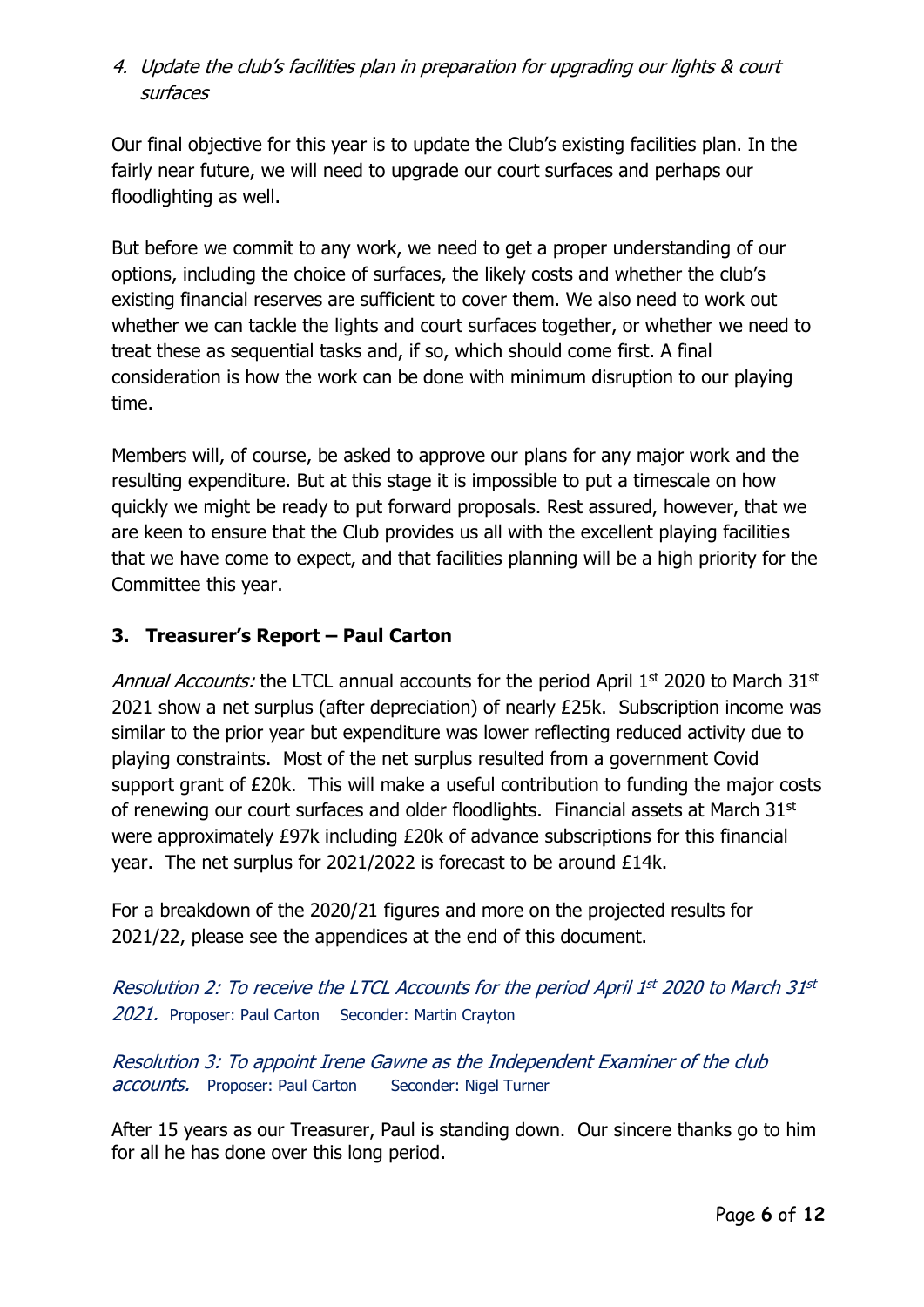# **4. Membership Report – Trudy Mapstone**

Membership: April 2021 saw the relaxation of on-court Covid restrictions so we were delighted to offer 'near normal' playing opportunities at the club. However, recognising the great support of members through 2020/21, we decided to improve the 'early bird' discounts and extend them to the end of April. In this way, the cost of Adult membership was reduced from £230 to £205. Other renewals were reduced from £70 to £65. In addition, we were pleased to waive floodlight fees and our tea and coffee charges.

As already mentioned, we increased our membership retention rate from 73% in 2019 to 89% in 2021 and relaunched our junior and mini tennis offerings. Last year's AGM approved a Young Adult membership and we now have 7 members in this category. At year end we had 384 members up from 329 at the end of March 2021. This is an increase of 55 new members which is incredible and an encouraging new record for the Club. Well done to all involved!

| <b>Membership Statistics</b> |                      |                        |                 |                      |               |  |  |
|------------------------------|----------------------|------------------------|-----------------|----------------------|---------------|--|--|
| <b>Category</b>              | <b>Total</b><br>2020 | <b>Renewed</b><br>2021 | <b>New 2021</b> | <b>Total</b><br>2021 | <b>Change</b> |  |  |
| Adult                        | 182                  | 168                    | 28              | 196                  | $+14$         |  |  |
| Young Adult                  |                      | 5                      | 2               |                      | $+7$          |  |  |
| <b>Student</b>               | 12                   | 12                     | 0               | 12                   | 0             |  |  |
| <b>Junior</b>                | 70                   | 57                     | 24              | 81                   | $+11$         |  |  |
| Junior Parent                | 25                   | 19                     |                 | 26                   | $+1$          |  |  |
| Mini Tennis                  | 15                   | 8                      | 20              | 28                   | $+13$         |  |  |
| Mini Tennis Parent           | 9                    | 2                      | 9               | 11                   | $+2$          |  |  |
| Social                       | 12                   | 14                     | 2               | 16                   | +4            |  |  |
| Honorary                     | 4                    |                        | 0               |                      | $+3$          |  |  |
| <b>Total</b>                 | 329                  | 292                    | 92              | 384                  | $+55$         |  |  |

2022 Subscriptions: this year will see us returning to more normal business. Inflation is currently running at around 5%. There has already been a significant increase in the cost of energy bills. Cost increases look set to continue into 2022. We are determined to use our covid grant monies wisely, keeping them to support the improvement of our court surfaces and the replacement of our old floodlights. We also intend to offer more frequent tennis ball changes, up from 3x to 4x per week, and balls remain an important part of our subscriptions.

We therefore propose to increase the cost of our subscriptions as follows:

- Adult membership by £10 to £240
- Young Adult membership by £5 to £120
- Junior and Junior Parent memberships by £2.50 to £72.50.
- Student membership by £7.50 to £72.50 to align with junior membership
- Mini, Mini Parent and Social memberships will remain at £35.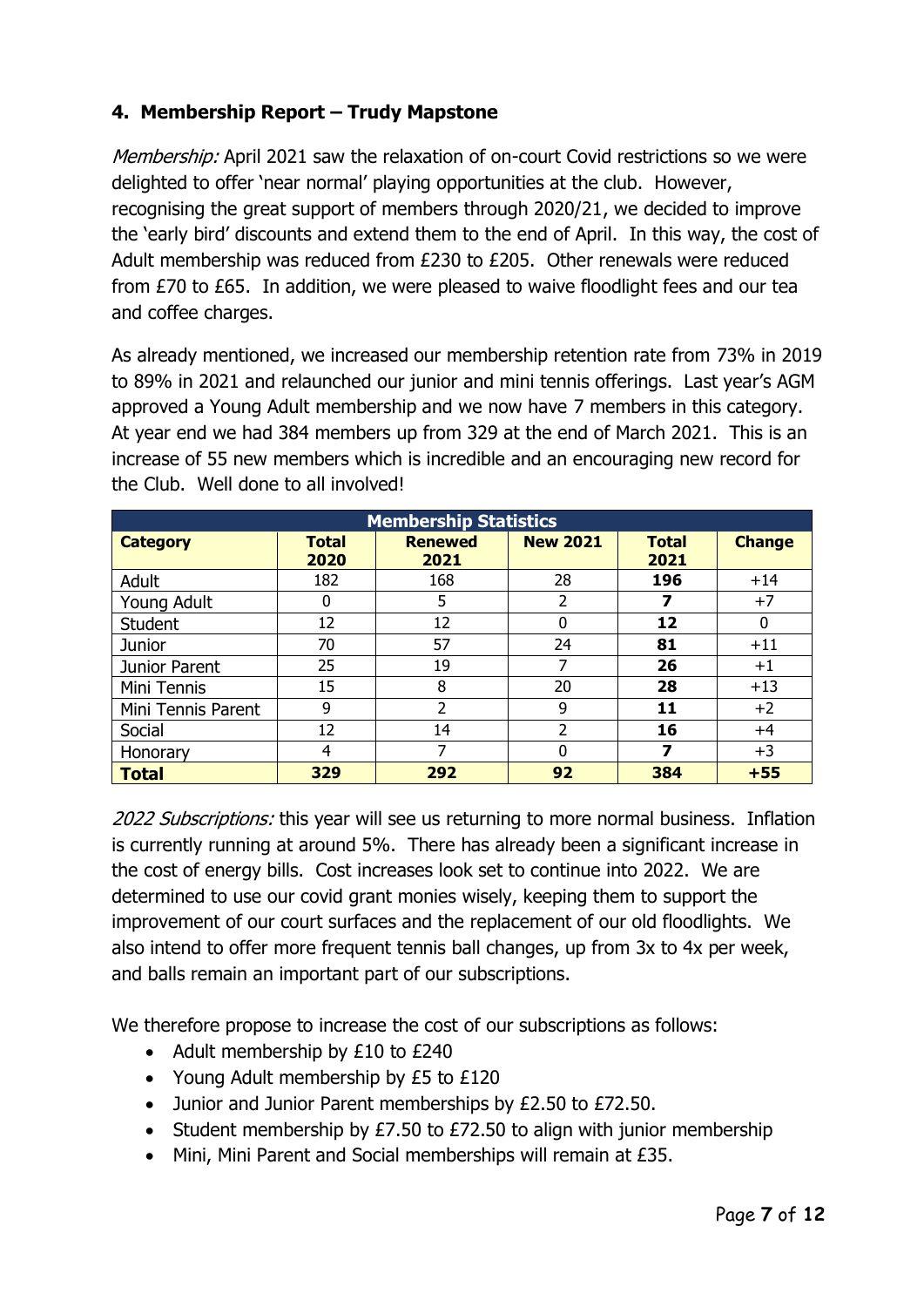Early bird discounts will return to normal levels and apply to members renewing up to and including 14th April 2022: Adult: £10; Young Adult: £5; Student, Junior and Junior Parent £2.50.

Resolution 4: To increase annual subscriptions by up to £10 as shown above Proposer: Trudy Mapstone Seconder: Rebecca Ussher

## **5. Social Report – Rebecca Ussher**

During 2021 we continued to navigate the changing Covid guidance and reintroduced safe social events where we could. Full restrictions were eased in July, however, to minimise risk and increase confidence, we chose to operate outside as much as possible. The new garden area again proved invaluable and was highly utilised by members and guests.

From July onwards we manged to reintroduce some great social events bringing the members together again: -

- New member welcome event: This was a new initiative to allow new members to meet each other and committee members in an informal setting. This was particularly important as many had joined during the restrictions with limited opportunity for social mixing. It was a great success and an event we will look to run again.
- Champagne Tasting: Mike Watkins expertly led 34 of us through six different varieties of champagne alongside charcuterie platters and delicious cheese. Sponsored by Taittinger, it was a brilliant evening enjoyed by all. Thank you Mike.
- Mixed American Doubles Tournaments and BBQ: We had two of these with attendance at capacity. They were great fun with drinks and BBQ in the garden area afterwards. Thanks to everyone who helped on the day and particularly our resident chefs on the BBQ …… Rob Robinson and Mike Watkins.
- Finals Day: the bar was open from mid-day until late evening with a BBQ running until the presentations. This was the first time the new garden area could be fully used for Finals Day and the spectator attendance and support was incredible. An amazing team effort from the bar operators and a herculean performance from Rob who kept the BBQ going all day.
- Festive club sessions: These happily returned in December having been in lockdown in 2020. The format changed to include the Saturday afternoon session as well as Tuesday evening. Places booked in advance avoid sitting out. Both sessions were at capacity with mince pies and mulled wine served in the garden afterwards.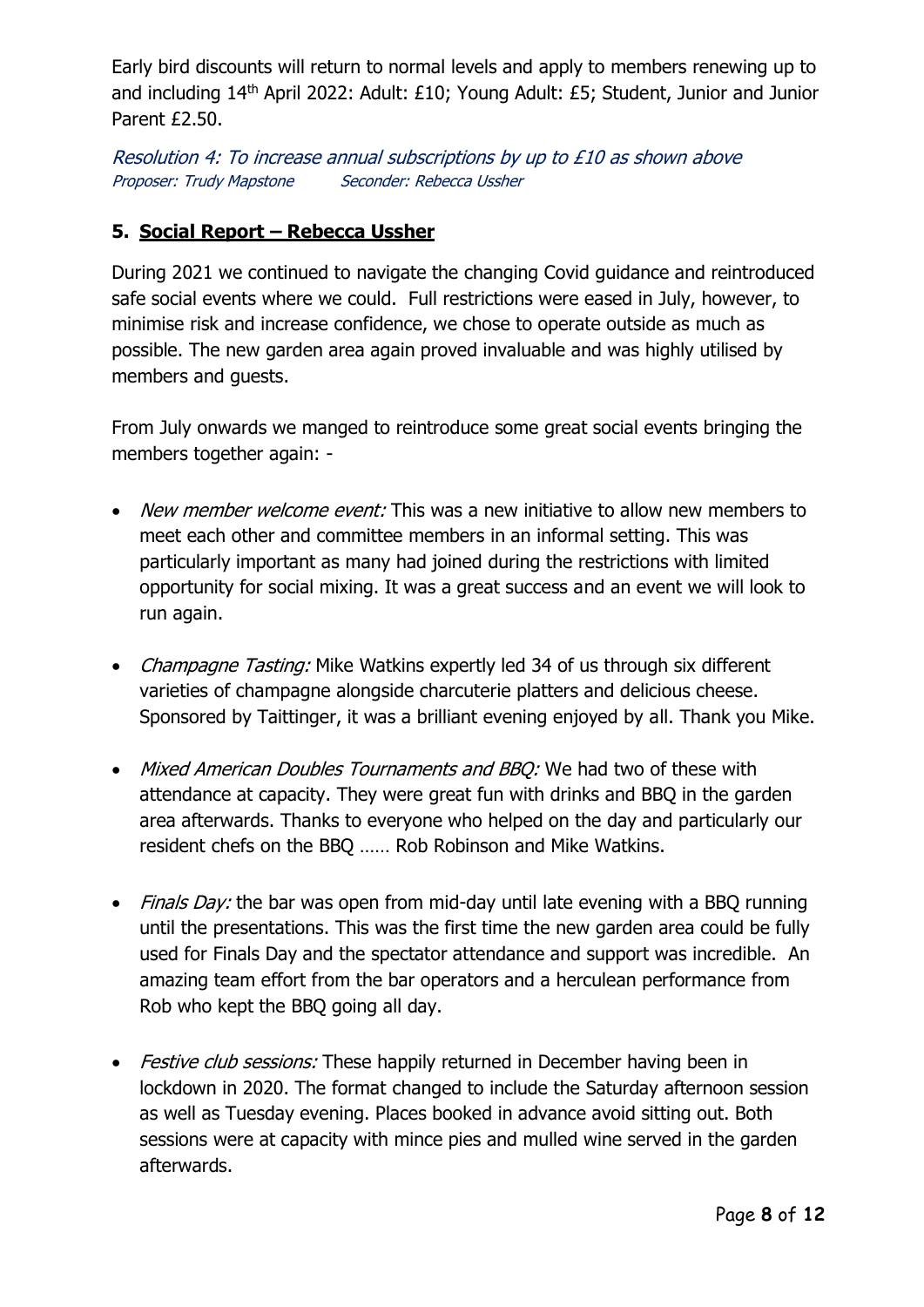Going into 2022 we will continue to look at bringing back as many of the popular social events as we can whilst taking into account Covid guidelines, safe operating and members' wishes.

In particular we will focus on the following: -

- Spring Party in May, to say another thank you to those who have stepped down after many years of committee service and to catch-up with club guest Andy Te!
- Mixed Doubles Tournaments and BBQ
- Finals Day
- Quiz Nights
- Christmas Party

In addition to opening *the bar* for specific events, we have also opened the bar as much as possible after social club sessions throughout the year when restrictions permitted and for junior evenings and post-match hospitality. It is important to note we now operate a cashless bar system and require all bar operators to manage payments through the SumUp App. If you would like to be trained as a bar operator or join the bar committee please contact Bex.

Big thanks to the Bar Sub Committee (Rebecca Ussher, Mike Watkins, Rob Robinson and Katy Cook) for all they do.

### **6. Team Report – Diane Ashley**

We managed to successfully complete all *summer leagues* in 2021. The most notable results were:

- Dorking & Leatherhead League: Men's 1 won Division 1 and the Mixed team were runners up also in Division 1.
- Surrey Leagues: Ladies 1 won Division 10 and the Ladies Mid-week team won Division 12. The Men finished as runners up in Division 17.

Well done to all involved with the teams, players and captains. Let's hope for another successful summer season in 2022.

Currently we have four teams playing in the Winter Surrey Leagues; fingers crossed all matches will be able to be completed.

Thanks again to captains for their work in organising teams and players for representing the club.

More detailed information on lasts summer's results will be posted on the website.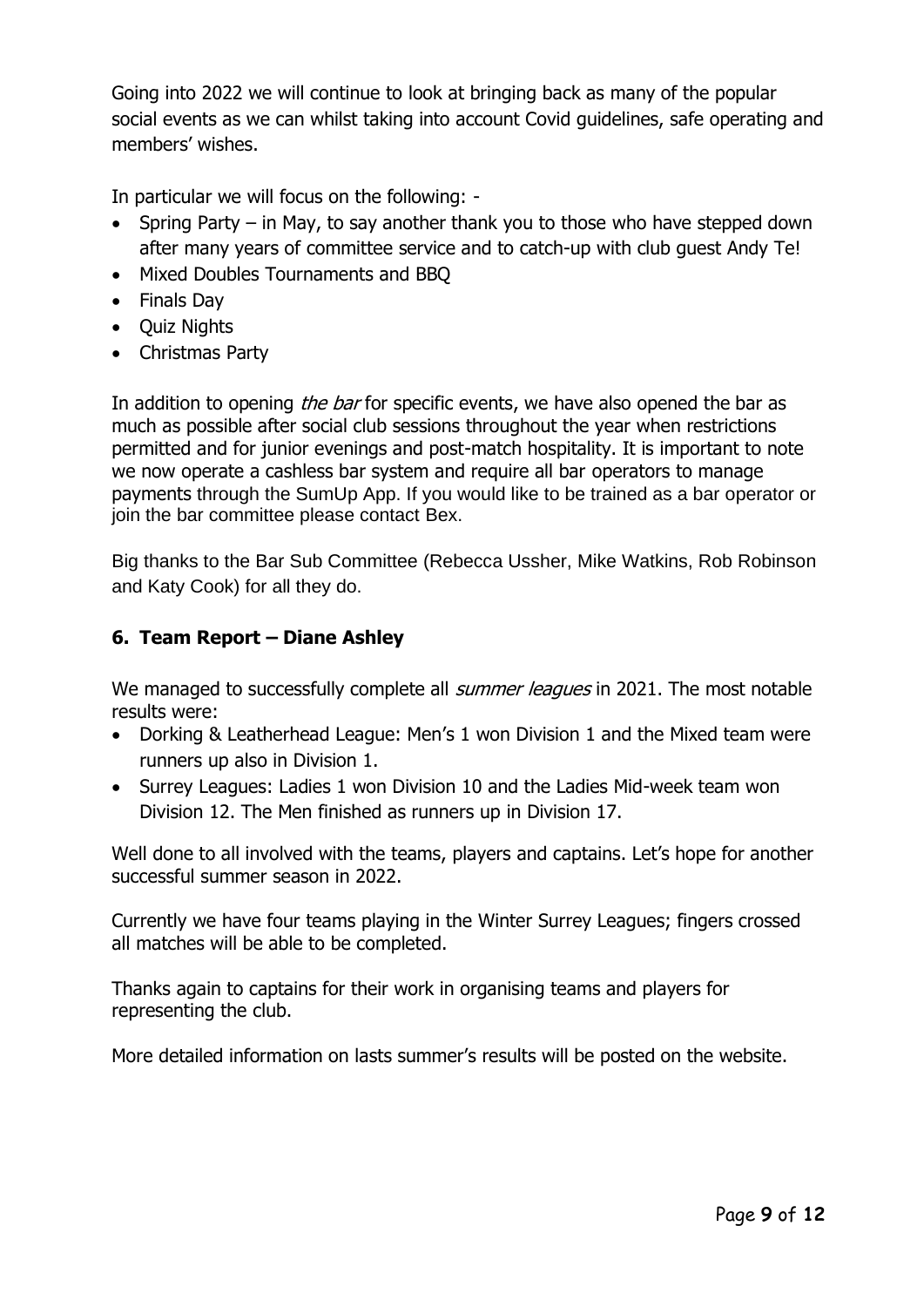### **7. Election of Directors and Committee Members - Mike Watkins**

Paul Carton and Nigel Turner are standing down. All nominations for positions are uncontested and so the proposals are collective:

Resolution 5: To appoint Ed Stansfield as Chairman and Director, Martin Crayton as Treasurer and Director, and Rebecca Ussher and Trudy Mapstone as Directors of Leatherhead Tennis Club Limited. Proposer: Nigel Turner Seconder: Paul Carton

Resolution 6: To appoint the following members as the Management Committee:

- o Ed Stansfield Chairman
- o Martin Crayton Treasurer
- o Trudy Mapstone Membership Secretary
- o Rebecca Ussher Chair of Bar and Social Committee
- o Jo Hammond Club Secretary
- o Nigel Catlow General Member
- o Mike Watkins General Member

Proposer: Nigel Turner Seconder: Paul Carton

### **8. Any Other Business**

Please let us know if you have any items to raise here and we will address them at or before the meeting.

### **9. Coaching Report and Presentation to Andy – Nigel T and Rebecca Ussher**

Tribute and presentation to Andy. Big thanks for 16 years of great service to the club. Best wishes to Andy and his family for their new life in Manchester.

### **10. Final Remarks and Close –Ed Stansfield, Paul Carton and Nigel Turner**

Thanks to Nigel T for serving as our Chairman over the last ten years.

PTO for the additional information on the Accounts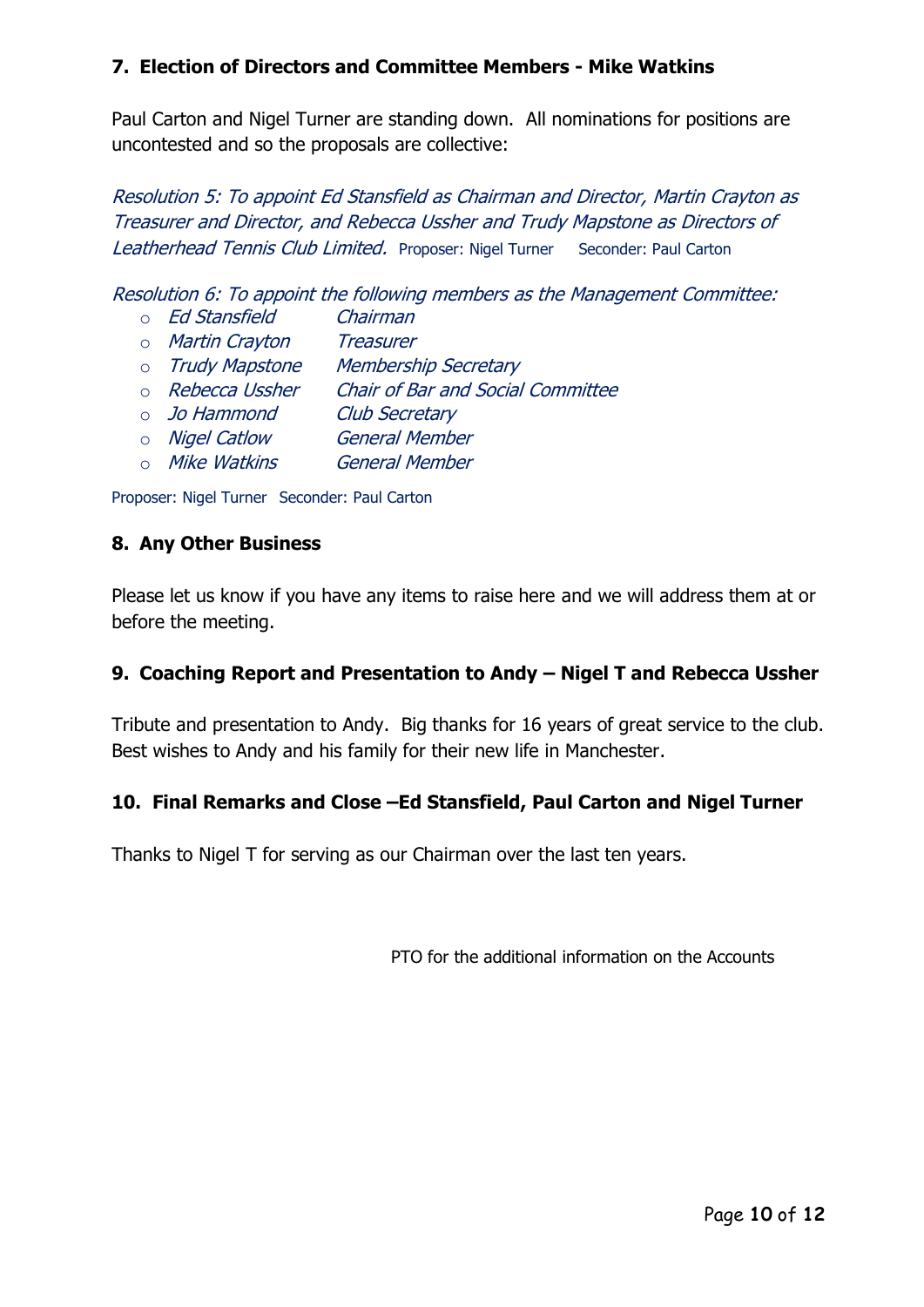#### **TREASURERS REPORT YEAR ENDED 31 MARCH 2021**

#### 1 INCOME

Subscription income held up which is a tribute to our membership in supporting the club in what were uncertain times. Other sources of income were much affected and reduced by £7,000.

#### 2 EXPENDITURE

a) Our normal costs excluding court maintenance and depreciation were down by £3K mainly as a result of reduced activity.

#### b) The breakdown of our court maintenace costs is -

| Repainting of hard courts |       | Exceptional last year £7,800 |
|---------------------------|-------|------------------------------|
| ETC contract              | 3,480 |                              |
| SSP maint                 | 950   |                              |
| Clay                      | 1.250 |                              |
| Misc                      | 750   |                              |
|                           | 6.430 |                              |

#### 3 IN SUMMARY

On normal activities our total income of £47k less expenditure of £25k gave a surplus before depreciation of £22k. After charging depreciation of £17k we were left with a net surplus of almost £5k. Exceptional income from covid grants of £20,000 increased the year's surplus to £25,000. The Covid grant money will make a useful contribution to funding our Facilities Plan.

#### 4 BALANCE SHEET

a The net of depreciation values of fixed assets at 31 March 2021 were as follows -

| Clubhouse              | 85,000  |
|------------------------|---------|
| Outside social area    | 15,500  |
| Courts                 | 14,275  |
| Courts 1-4 floodlights | 5,500   |
| Court 5 floodlights    | 23,700  |
| Sundry equipment       | 2,600   |
|                        | 146,575 |

b Bank balances are shown as £97K, but this includes advance subscriptions paid before the year end of £20K. Our true cash reserves at 31 March 2021 are approx £77K compared to £52K last year.

#### 5 PROJECTED 31 MARCH 2022 RESULTS

Subscription income will be in line with recent years but there will be little contribution from social events, the bar or from lighting and other minor charges which were waived. The club has received a further grant of £8,000. We are therefore projecting an approximate surplus for the current year of £14,000 after running costs and depreciation.

### 6 CASH BALANCES AT 1 DECEMBER 2021

| <b>LLTC</b>          | 2.000   |
|----------------------|---------|
| Ltd company          | 63,000  |
| Birmingham Midshires | 53,000  |
|                      | 118,000 |

Approx £8,000 is needed to see us through to the end of the year before next year's subscriptions fall due.